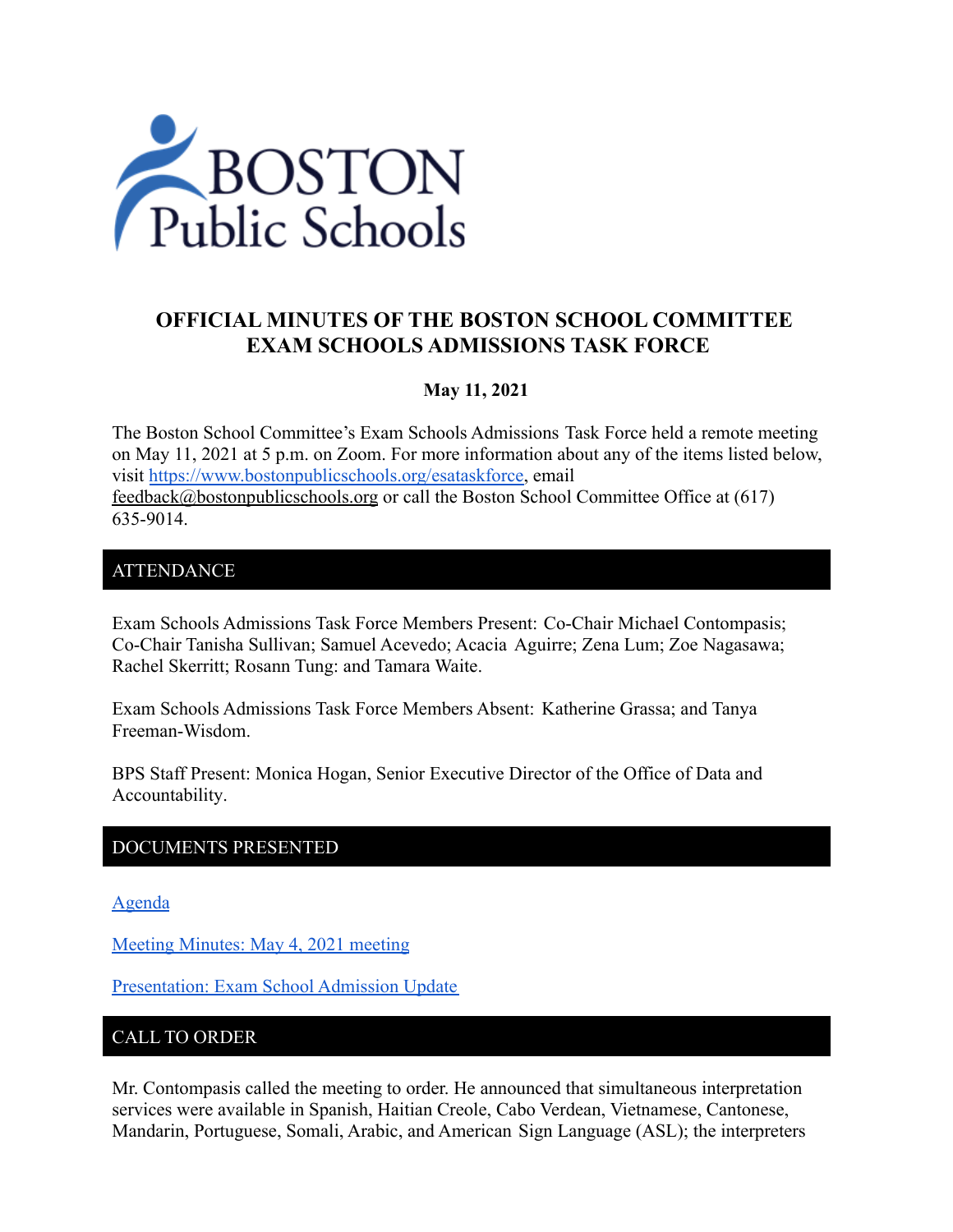introduced themselves and gave instructions in their native language on how to access simultaneous interpretation by changing the Zoom channel.

Ms. Parvex called the roll. Ms. Grassa and Dr. Freeman-Wisdom were absent. Ms. Skerritt and Ms. Waite arrived after roll call.

### APPROVAL OF MEETING MINUTES: MAY 4, 2021

*Approved –* The Task Force unanimously approved the minutes of the May 4, 2021 Exam Schools Admissions Task Force meeting with modifications.

### PRESENTATION

Monica Hogan, Senior Executive Director of the Office of Data and Accountability, presented an overview of additional information and data for exam schools admissions. The data she presented were:

- Census Tracts vs. Geocodes
- Opportunity Index
- Top Percentage of School
- Percentage of Economically Disadvantaged Students by School
- Chicago Tier Replication

Ms. Hogan explained that there are approximately 178 census tracts in the city of Boston. These are reviewed every 10 years as part of the U.S. Census process, and the data that is available to the district by census tract includes all of the data that is part of the American Community Survey. The geocode was originally created in the 1970's and there are over 800 geocodes in the city of Boston. There is no data on how and when geocodes are redrawn, and the American Community Survey data is not available by geocode.

Ms. Sullivan asked the team to research if the geocodes had been redrawn since the 1970's, as what came to her mind was redlining, and how the geocodes and redlining might impact each other.

Ms. Tung wanted to know how geocodes were used. Ms. Hogan said she was only aware of how Boston Public Schools (BPS) had used it within the Opportunity Index (OI) to measure the number of times a student has moved in the last five years.

Ms. Lum asked whether geocodes or census tract data were used to determine if schools or districts qualify for free lunch. Ms. Hogan explained that before 2014, districts in Massachusetts used to collect data from individual families to determine if they qualified, but since then Boston has participated in the Community Eligibility Provision, which means all students receive free lunch, regardless of income.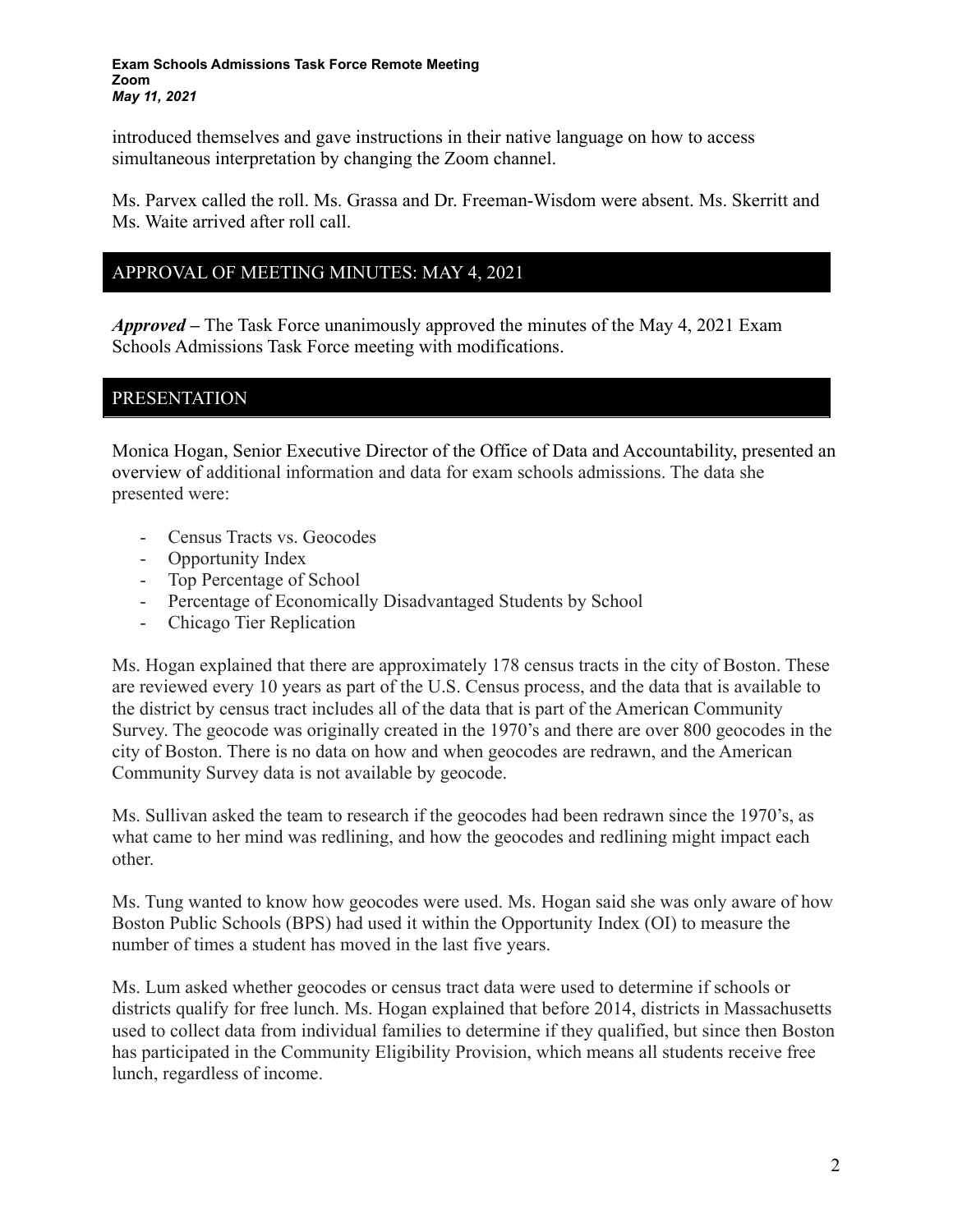Mr. Acevedo wanted to know how else the district uses census tract data. Ms. Hogan said the main application was through the Opportunity Index.Ms. Hogan continued the presentation explaining the Opportunity Index. She said there were three main components of an Opportunity Index score: neighborhood components, individual student characteristics, and past performance at the student level. These were aggregated together and called a weighted composite where the weights were determined based on statistical modeling of historical data. She explained how each school receives an Opportunity Index (OI)score between .01-.99. One thing she noted was that because of the individual nature of the data included in the OI's, it's not something the district would be able to calculate for non-BPS schools.

Mr. Acevedo asked about the cut off score for schools to access partnership fund money from BPS from last year. Ms. Hogan explained that the Opportunity Index is used to distribute partnership funds and that funds are distributed to schools to spend specifically on partnerships with community organizations to support their students.

Mr. Contompasis asked about the weights of the Opportunity Index scores. Ms. Hogan explained the weights were set initially with the Boston Area Research Initiative (BARI). After their first year of implementation, they reviewed the model based on feedback from the community and from schools, and made a few adjustments to data. She also said they use the five-year average for all of the neighborhood data, and that the components of the model don't change but they do update the data every year. She said what they don't want is for a school to move drastically in and out of the partnership fund, where they might not be able to sustain a partnership year-over-year.

Ms. Skerrit wondered which components, specifically in the Opportunity Index criteria, would be easily attainable, whether through public records or Department of Elementary and Secondary Education (DESE) reports for non-BPS schools, if they wanted to assess levels across the city regardless of the types of schools that students attend.

Ms. Hogan said that the district would have to know every individual student's address to get that information for a school. She mentioned that neighborhood data is publicly available by census tract, so they would have to determine where the students at a specific school live.

Ms. Lum asked to get more information about the scores and how it factored in if a school qualified for partnership funding. Ms. Hogan explained that the Opportunity Index was designed to show need relative to other schools in the district, so it was primarily designed for resource allocation within the district.

Ms. Sullivan asked for a clarification if a lower Opportunity Index score indicates higher need or lesser need and Ms. Hogan confirmed that a lower Opportunity Index score indicated lesser need.

Ms. Lum wanted to know if the district knew the scores of the sending schools to the exam schools. Ms. Sullivan clarified that they would be able to get the scores for sending schools that are BPS schools as the district didn't have the information for other school types.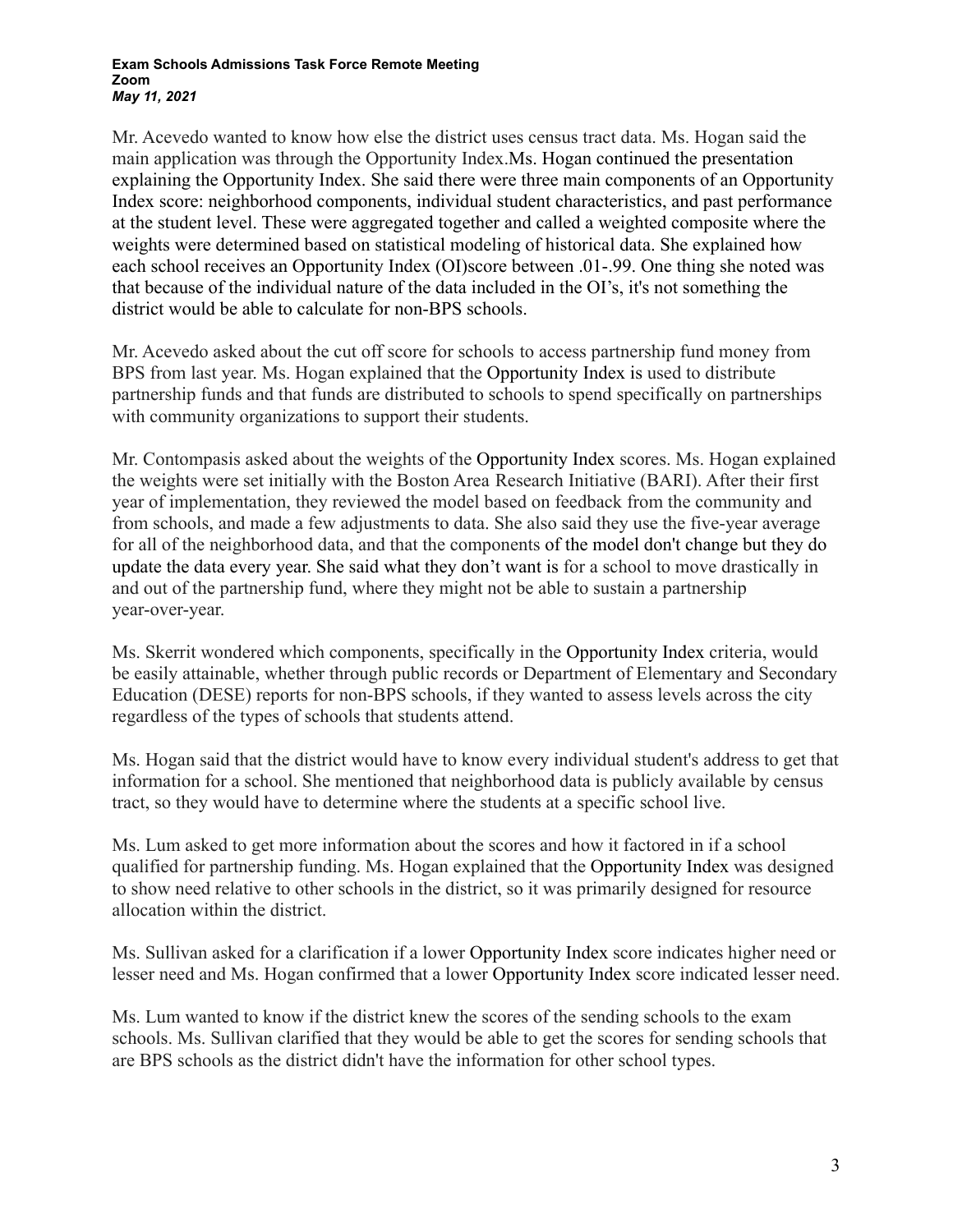Next, Ms. Hogan presented the Top Percentage of School model for exam schools admissions. The model she presented was similar to the one in the state of Texas, where the top 10% of graduating seniors are guaranteed admission to a public university in the state. Her presentation included BPS, charter schools, as well as private and parochial schools. She showed how many students it would be with both the 5% and 10%. After being asked, she clarified that class rank is done based only on grade point average(GPA).

The members asked clarifying questions regarding the size of classes in the different schools and the percentages. Mr. Chernow wanted to know more about the top 5% or 10% performing students in non-BPS schools. Ms. Hogan said that if this is something of interest to pursue, they would need to talk with the partners in other schools on how to identify those students.

The next topic Ms. Hogan presented was the percentage of economically disadvantaged students by school. The data was provided by DESE and it was only for BPS and charter schools. She showed that the majority of schools serving either sixth or eighth grade have more than 50% of their students being economically disadvantaged.

Mr. Lum asked if DESE tracked the private schools data the same way as they do with public schools. Ms. Hogan said that she wasn't aware how DESE dealt with private schools, as the way they hold public schools accountable is through the MCAS scores, which private schools do not take.

The last slide Ms. Hogan presented how to create tiers with census data. She explained how her team followed the Chicago model of using American Community Survey data with census tracts and to see what the results would look like in the city of Boston.

The variables included:

- Median household income
- Percent of households occupied by the owner
- Percent of families headed by a single parent
- Percent of households where a language other than English is spoken
- Educational attainment
	- Do not have high school diploma High school diploma Some college College degree Advanced degree

She explained that this data is obtained by census tract and how the tiers are calculated. She said the census tract data provides more differentiation within a zip code to see different levels of socio-economics but these tiers are only connected to students' homes, not the sending schools' address.

Ms. Sullivan said that she did understand how this could be helpful with respect to socioeconomic diversity, but she also wondered how it could be helpful in advancing geographic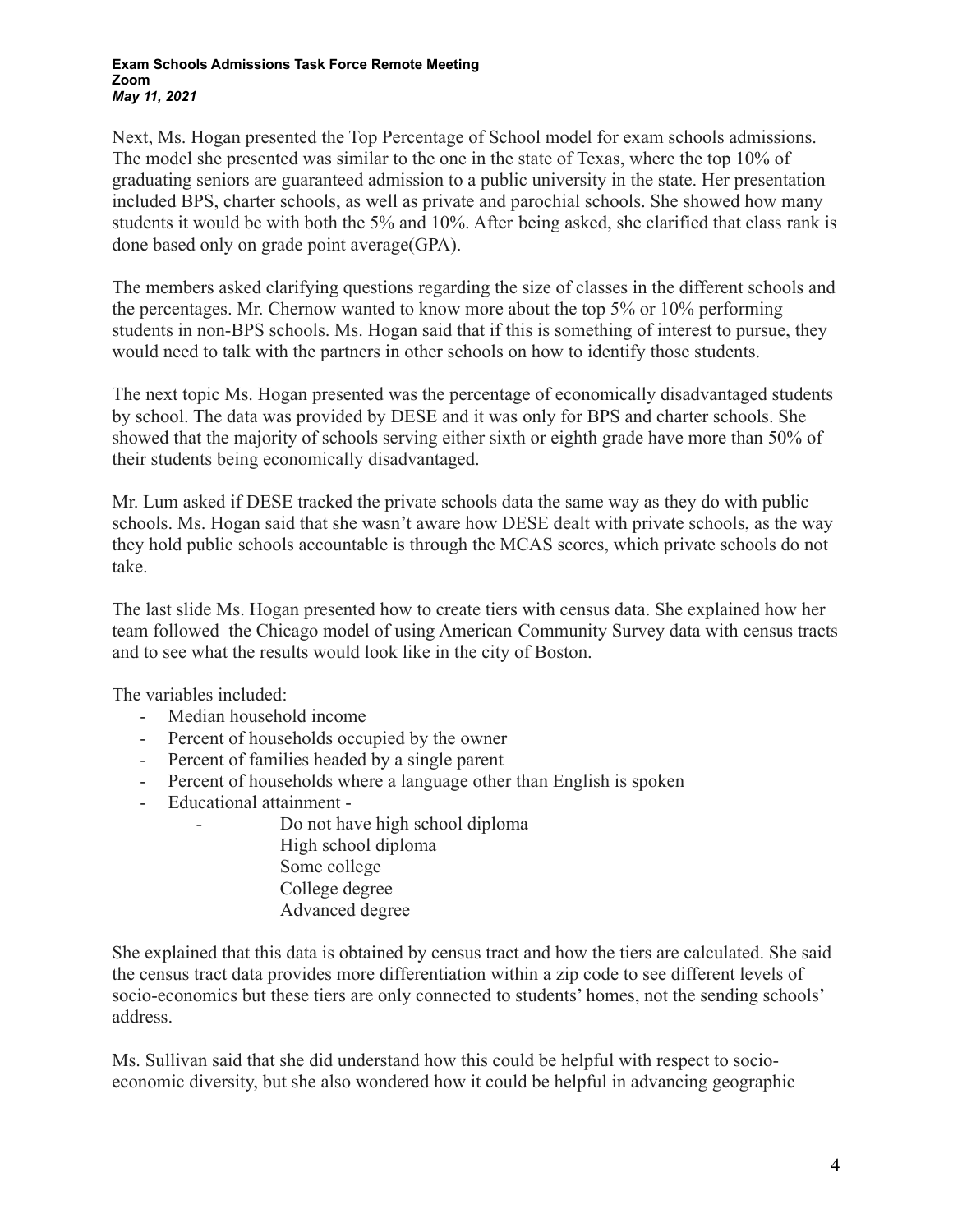diversity. Ms. Hogan said because of the size of the tiers, she didn't believe all of the exam school invitations would be concentrated in one neighborhood at any tier level.

Dr. Tung wondered about the tiers and school-aged children. Ms. Hogan explained that the way tiers are divided, it uses the number of school-aged children in the census tract and determines the number of tracts within each tier in order to get to a roughly equal number of school-age children within each tier.

Ms. Sullivan added that they want to make sure that there's equity in any process that they recommend from the standpoint of making sure the proportionate allocation of seats, which is different than an equal percentage, or could be different than an equal percentage of seats within a particular tier. Ms. Hogan reminded the members that this had been purely a replication of the data points selected in Chicago, following their methodology which might or might not be the same elements chosen by the Task Force.

Ms. Lum added that applicants to exam schools are of a certain age, so even if you have equal proportions of school-age children within each track, that doesn't necessarily reflect the fact that you have equal proportions of exam-aged qualified students in each track. Ms. Hogan said it was a factor to consider, as not all eligible school-aged children may necessarily be applicants.

Finally Ms. Hogan explained Chicago's School Performance Variable, which Chicago added after their first initial implementation. This is the weighted average of schools' state standardized test composite scores.

Ms. Sullivan wondered what Chicago Public Schools were trying to achieve with this performance bill variable, given that it wasn't part of their initial policy. She thought it would be helpful to understand what issue Chicago was trying to address by adding this particular factor, mostly so the Task Force could better understand how it might or might not correlate to the Boston landscape.

Ms. Sullivan reminded Ms. Hogan that the members hoped to get desegregated and historical data regarding exam school invitations at the May 14th meeting. She added that it was a priority for the Task Force to receive this information.

Ms. Tung reminded the members that she wanted to have a conversation about the term rigor and if there is a consensus definition of rigor to move forward with since that was one of the charges for the Task Force. Ms. Lum also added as a discussion point whether the standard of rigor is something that is fixed, or if it's something that is relative.

Mr. Chernow made a request of the presenters and Task Force members to use more accessible terms as it would be helpful for him and the public.

Mr. Acevedo commented that he thought it would be important for the Task Force to read through the U.S. Circuit Court's decision. Ms. Sullivan said she agreed with Mr. Acevedo, saying that she found the decision incredibly instructive for this particular task in front of them, and she thought it would be a good idea to ask Mr. Michael Keating, lawyer at Foley Hoag LLP, to talk